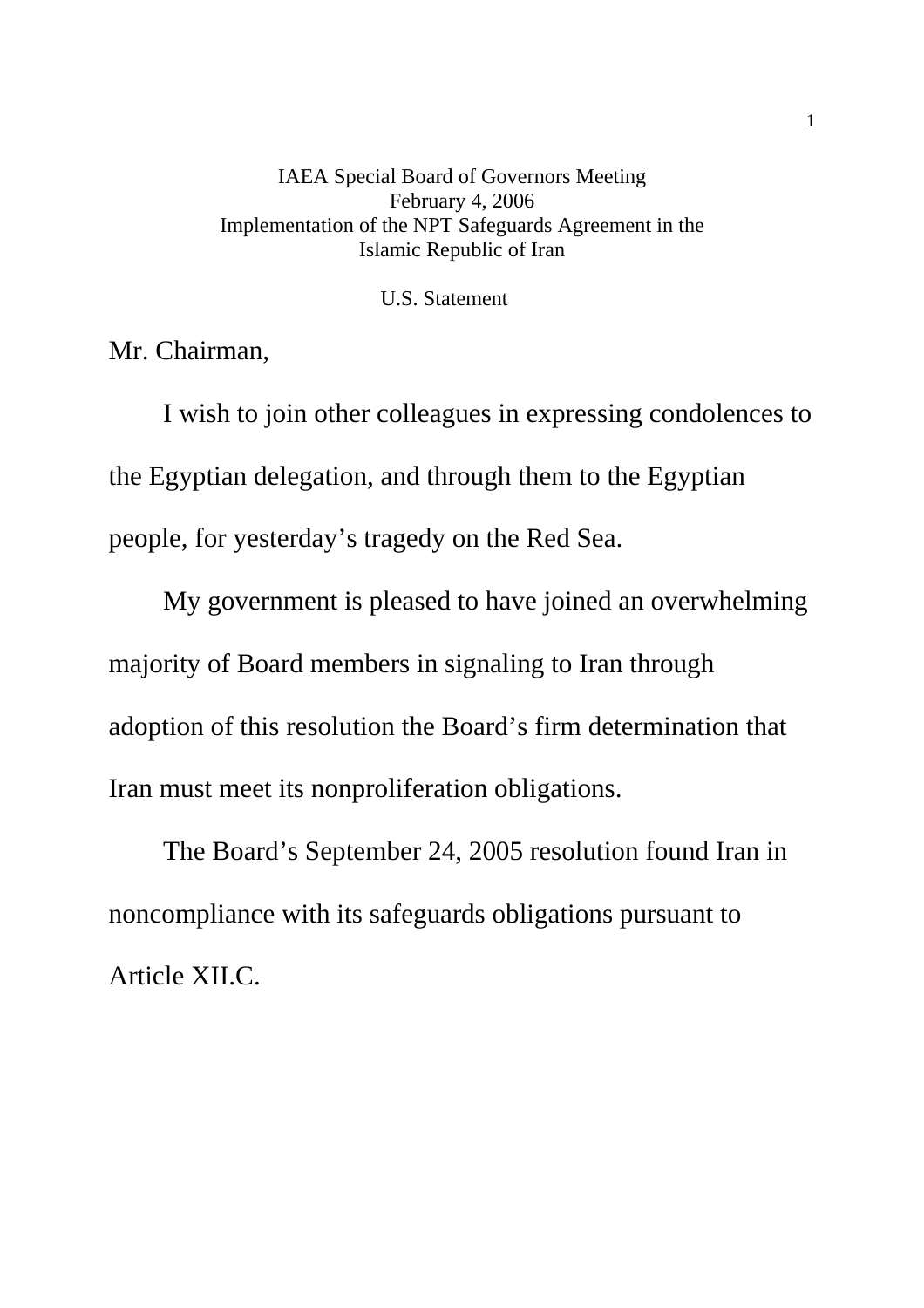That resolution also found that pursuant to Article III.B.4, Iran's nuclear program raises questions that fall within the competence of the UNSC.

At that time and again in November, we deferred reporting Iran to the Council to give Iran yet another opportunity to choose diplomacy over confrontation.

Unfortunately, Iran did not take that opportunity. As a result, the Board today carried forward the statutory process begun in September, by voting to report this Board's past findings and concerns regarding Iran's noncompliance.

I agree with the distinguished Ambassador of Egypt that today's report to the Security Council will not divest the IAEA of the challenge posed by Iran.

We continue to expect the Agency's investigation of Iran's nuclear program to proceed actively and urgently and we look forward to the Director General's implementation report in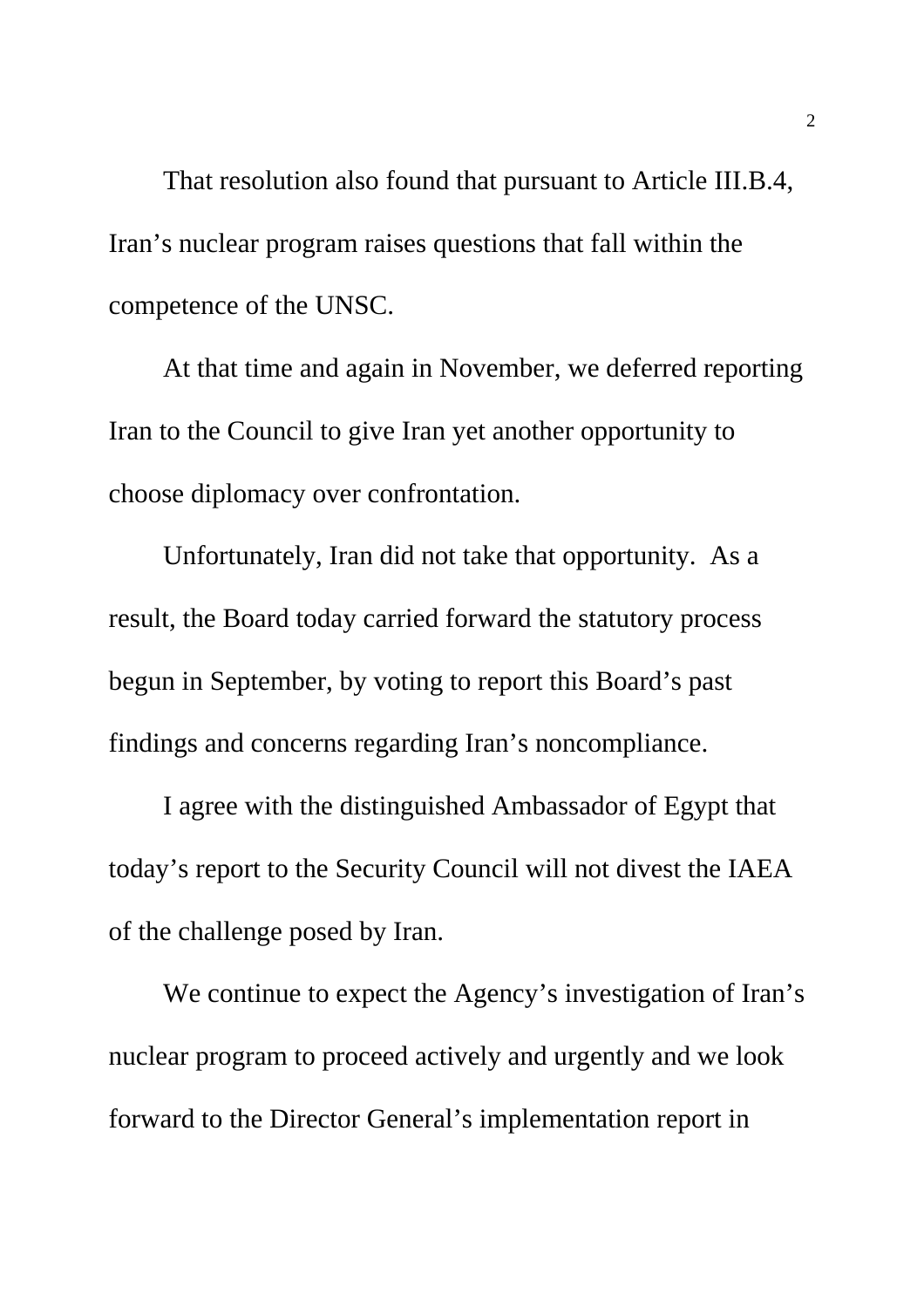March. We note that the DG's report will also be conveyed to the UNSC immediately after our next meeting.

By reporting Iran to the Security Council now, we seek to add the Council's weight to reinforce the Agency's role, reinforce its investigation, and add an imperative for Iran to choose a course of cooperation and negotiation over a course of confrontation.

The Agency has a specific mandate to deal with nuclear safeguards issues. This mandate is without prejudice to the rights and responsibilities of the Security Council to address matters that raise questions of international peace and security, as we have found is the case with Iran.

That is why the IAEA Statute expressly contemplates the Security Council's involvement in such instances of noncompliance. And that is why the Board made clear in September that such a report is mandatory.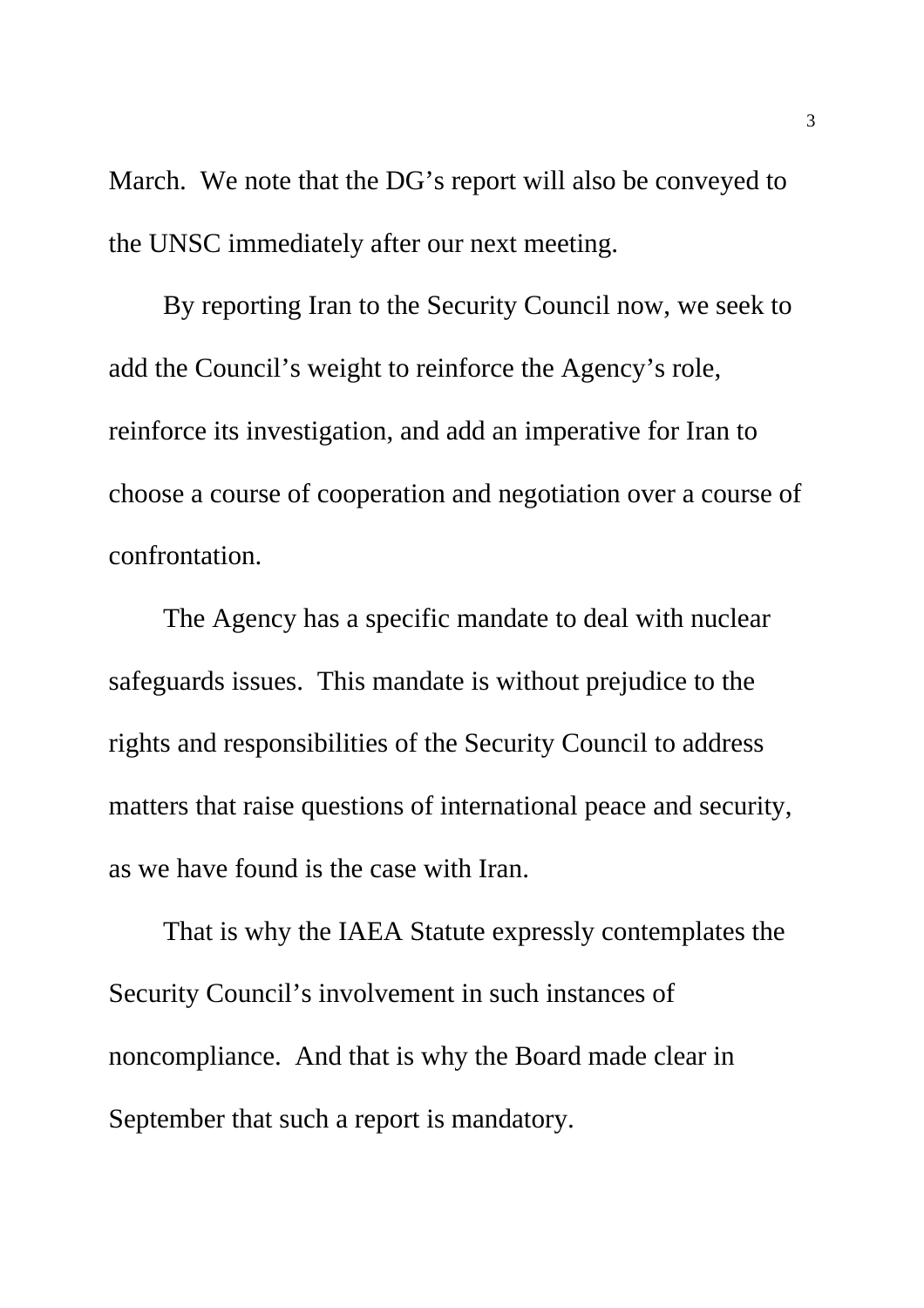In his recent State of the Union address, President Bush emphasized that, "the Iranian government is defying the world with its nuclear ambitions, and the nations of the world must not permit the Iranian regime to gain nuclear weapons."

We believe that this Board decision sends a strong and clear message to Iran's leaders to abandon their pursuit of a nuclear weapons capability.

We continue to seek a diplomatic solution and we do not envision diplomacy ending as a result of this report.

Quite the contrary, we see this as part of a new phase of diplomacy, one aimed at strengthening the ongoing efforts of the Agency to investigate Iran's deeply troubling nuclear activities, and underscoring the calls on Iran to resolve our concerns through peaceful diplomacy rather than threats and confrontation.